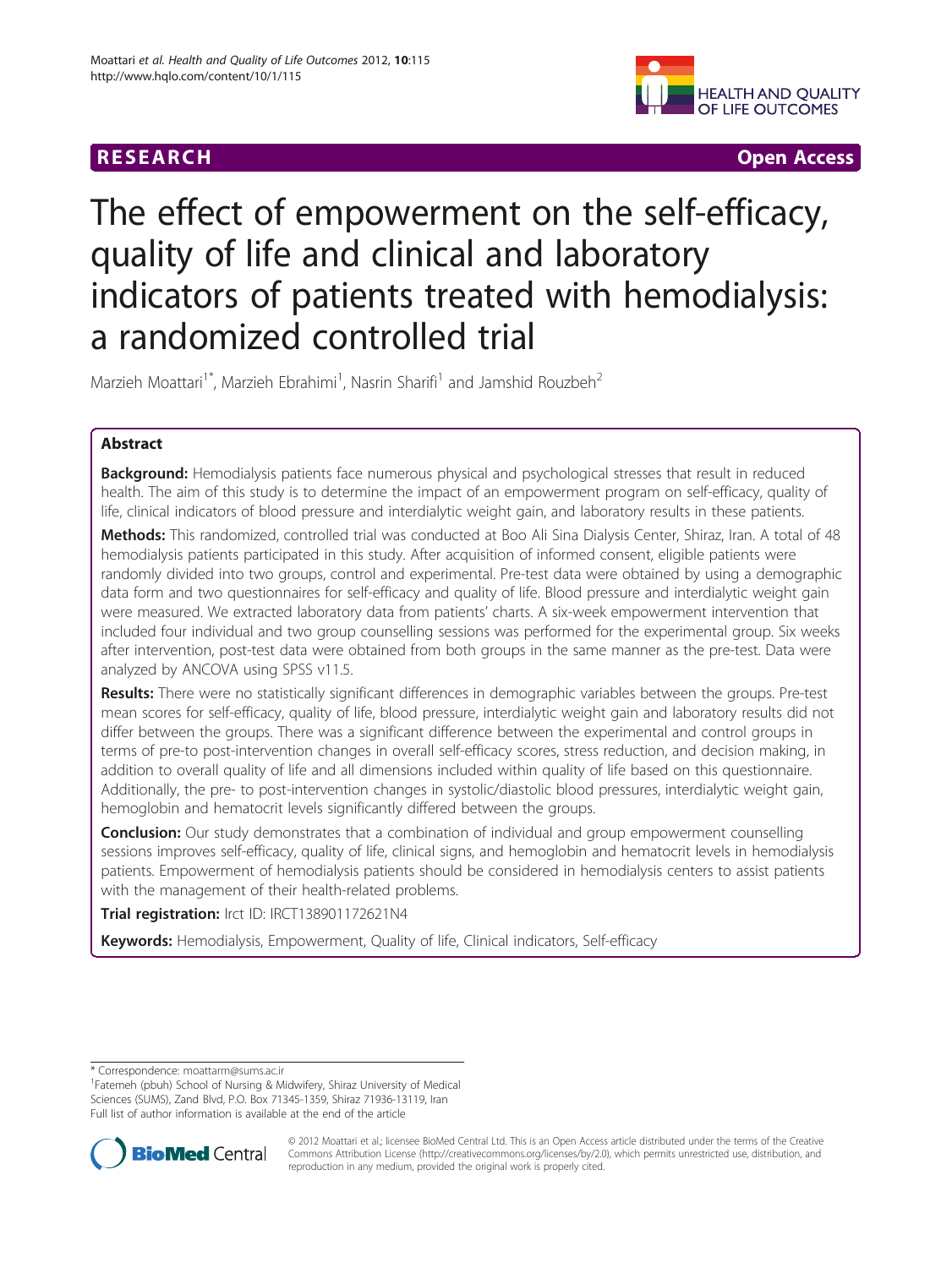# Introduction

Dialysis lengthens the life of patients with end stage renal disease (ESRD) [[1\]](#page-8-0). In 2001, it was predicted that by 2010, the numbers of patients with ESRD would reach 129,200 ± 7742 new patients, 651,330 ± 15874 longterm ESRD patients, and 520,240 ± 25609 patients on hemodialysis (HD) [[2\]](#page-8-0). In 2007, there were 29000 people in Iran with CRF, of whom 14000 were treated with HD [[3\]](#page-8-0). HD patients experience many physical and psychological problems. Zamanzadeh et al. have conducted a correlational study that measured the quality of life (QoL) and social support of 164 HD patients. The researchers measured QoL by utilizing a combination of three different questionnaires following validity and reliability approval. The measurement of social support also included the combination of an additional three valid, reliable questionnaires. In this study, the authors have not explained their rationale for combining different questionnaires to measure these variables. However they have reported that over 50% of patients experienced physical and psychological problems. These aspects of QoL were associated with social support [[4\]](#page-8-0). Curtin et al., in a cross-sectional study measured self-management and knowledge in 372 patients from 17 dialysis centers and determined that patients were low self-managers. The most common selfmanagement strategies used by patients were the cooperative/participatory activities of self-care during HD and shared responsibility in care with medical personnel. Another important finding of their study was the positive association between patient knowledge of kidney disease and treatment to mental health functioning as measured by the SF-12 Mental Component Summary [[5\]](#page-8-0). In another study, Sajjadi et al. have highlighted the necessity of constant participation of HD patients in self-care activities to alleviate problems associated with the illness and its treatment. They conducted a randomized controlled trial with 60 HD patients to elucidate the effects of self-care education based on needs assessment on depression. The study intervention consisted of two, 45 minute self-care education programs in addition to an educational booklet for the experimental group. Patient depression was measured by a short self-reporting scale. Although this scale is more appropriate for measurement of depression in the general population, research has supported the effectiveness of this self-care education program in reducing depression amongst HD patients [[6\]](#page-8-0).

It appears that there is an increased likelihood for HD patients to engage in self-management if their self-care self-efficacy is improved by empowerment programs. An association has been shown between higher perceived self-efficacy scores and QoL [\[7](#page-8-0)], increased communication, partnership, self-care, and medication-adherence behaviors [\[8](#page-8-0)]. Empowerment of patients is a model of intervention used to facilitate decision making and selfcare [[9\]](#page-8-0). The components of this model include selfmanagement education [\[10](#page-8-0)], enhancement of goal setting ability, problem solving, stress management, social support and motivation [\[11](#page-9-0)].

While the empowerment of patients who suffer from chronic disease such as diabetes have been considered in different studies [[12](#page-9-0)-[15\]](#page-9-0), few studies have been performed to determine the possible effects of empowerment in HD patients. Studies on HD patients are mostly descriptive or correlational, highlighting patient behavior and knowledge [\[5](#page-8-0),[8](#page-8-0),[16](#page-9-0)] or confirming the correlations between age, employment status, dialysis modality, and length of dialysis to knowledge expectations [\[17](#page-9-0)]. The associations between altered QoL to physical and psychiatric co-morbidities, in particular depression and anxiety, of patients undergoing chronic HD have been confirmed in another study [\[18](#page-9-0)]. In a systematic review conducted in 2008 on educational interventions in kidney disease care, promising results were noted for dialysis educational interventions aimed at improving dialysis and/or fluid concordance, exercise, and coping/adaptation. Unfortunately many of these studies lacked rigorous evaluation [\[19](#page-9-0)]. Only one of the reviewed articles in this systematic review contained the word "empowerment". The article of interest was a randomized controlled trial that researched the effectiveness of an empowerment program on empowerment level, self-care self-efficacy and depression in patients with ESRD. This study randomly allocated 50 qualified patients to empowerment and control groups. A problem solving approach was used in the study's intervention that included identification of problems, exploration of emotions, setting goals and appropriate strategies to overcome problems, creation and implementation of behavioral change plans, and stress management. Findings of this study showed significant improvements in empowerment, self-care self-efficacy and depression [\[20](#page-9-0)]. In an intervention-evaluation design the effectiveness of using the empowerment concept during the development of a mutual-help group for HD was investigated. The intervention process was conducted in four phases: (1) assessment, (2) planning, (3) action and (4) evaluation/feedback. A mutual-help group was formed that met eight times for group activities over a threemonth study period. Activities such as exchange of experiences, knowledge of self-care, preparation for travel, educational seminars, social welfare and artistic skills such as drawing and calligraphy were implemented. The results showed a significant reduction in physical symptoms and improvements in social support and QoL [\[21\]](#page-9-0).

A variety of educational interventions have been implemented in various studies. Different outcomes are expected in these studies because of the differences between the intervention and expected or measured outcomes that result from the empowerment programs.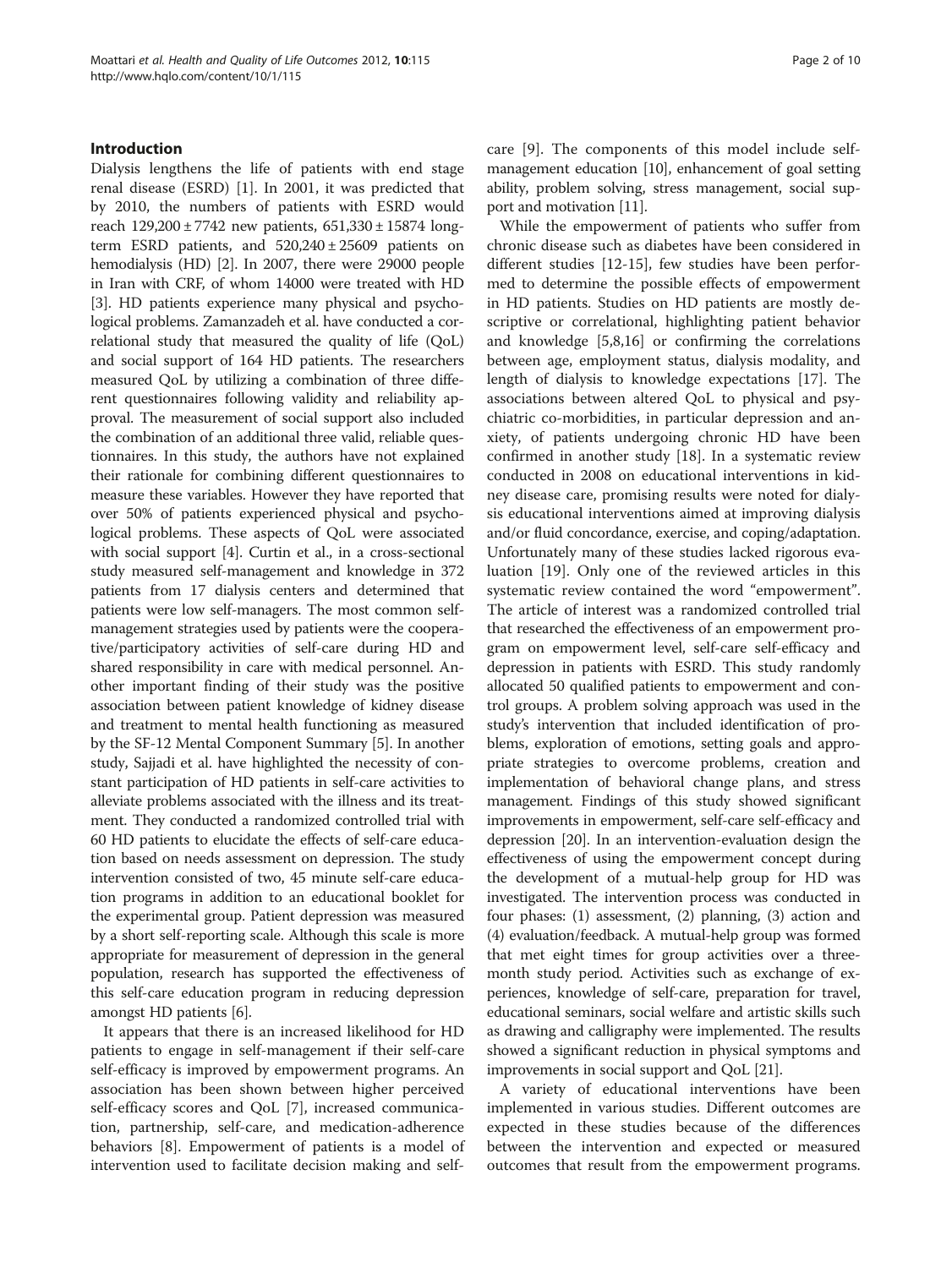This might be due to the fact that empowerment differs across people, contexts, and times and could be considered as a nomological network, which includes intrapersonal, interactional, and behavioral components [\[22](#page-9-0)]. For example, in one study it was concluded that the internal locus of control as a component of patient characteristics was positively associated with the mental QoL component, in particular, the mental health score [\[18](#page-9-0)]. Additionally, it is a belief that nurses' perceptions of what constitutes quality nursing care may influence their care of the person receiving HD [[23](#page-9-0)]. Other factors such as age, disease stages, patient characteristics, co-morbidity, available social supports for patients, as well as background, attitudes and expertise of nurses make each nurse-patient relationship a unique experience. Thus, there is no unified educational prescription for different patients, or in other words, one size does not fit all.

Empowering HD patients to solve their own problems and take responsibility for managing their illness and its associated problems or complications through a problem solving approach, education and support based on an individual patient's needs and shared goal setting can lower the limitations of providing the same protocol for all. There is a lack of sufficient literature to support the effectiveness of empowerment programs on QoL, clinical and laboratory indicators in HD patients. This is noteworthy in the context of Iranian culture and particularly regarding HD patients, thus this study aims to investigate the effect of empowerment on self-care self-efficacy, QoL, and clinical and laboratory indicators in a group of Iranian ESRD patients.

# Methods

This study was a parallel groups, randomized clinical trial that assigned eligible patients undergoing HD by the simple randomization method on a 1:1 ratio to receive either usual care (control,  $n = 25$ ) or an empowerment program (experimental,  $n = 25$ ). We approached potential participants at Boo-Ali Sina Dialysis Center, Shiraz, Fars Province, Iran, which is the largest dialysis center in the Middle East over a three month period, from Nov 2009 to Feb 2010. There was no patient phone contact, as all enrolled patients were routinely seen at Boo-Ali Sina Dialysis Center as part of their routine HD.

Eligibility criteria included the following: subjects diagnosed with ESRD and treated with HD for at least three months, ages 18 – 60 years, patients who lived at home, were able to read and write, had no psychiatric or cognitive disorders, and were willing to participate in the study. Those with acute illnesses or hospitalized were excluded.

Patients in the experimental group completed a sixweek empowerment program that consisted of four individual and two group counselling sessions. During individual counselling patients were assisted with the development of necessary skills and self-awareness in goal setting and problem solving. Patients were evaluated by two different assessment forms, those treated with HD for three months to less than one year or those treated with HD for more than one year. The forms were downloaded from [www.lifeoptions.org](http://www.lifeoptions.org) and were used to identify patients' problem areas for self-management and highlight their educational needs in ten different aspects that included: medical condition, relationship with family and friends, problems associated with work, school and insurance, eating, future, feelings, responsibilities, life style, everyday activities, and relationship with staff. Emotions associated with these problems such as loneliness, feelings of isolation, hopelessness, fatigue, and suicidal ideation were explored, and a mutual goal setting approach was developed to overcome these problems. A written agreement was made between the nurse and patient regarding the behavior change plan during the intervention with the intent to increase the likelihood of patients taking the necessary actions. A behavior change plan was based on the patient's priority. Self-efficacy in regards to each behavior change plan was assessed by a visual analog scale. Patients' families were involved in the process of empowerment at the patient's request. Patients were informed about available social support and were referred to the appropriate centers and experts if necessary. All individual sessions were conducted by the second author who is qualified to run these sessions and address HD patients' problems. During individual sessions each patient was provided feedback regarding their clinical indicators and laboratory tests.

To run group counselling, the intervention group was divided into two smaller groups, each attending two sessions for 1.5 - 2 hours. These sessions were conducted by a psychiatric nurse and focused on stress management, problem-focused and emotion-focused coping strategies, social support and motivation. Group discussion/reflection based on live patients' experiences, role playing, and question and answer techniques were used for making patients aware of their own and others coping strategies and problem solving techniques. Muscle relaxation exercise was practiced in the group and a muscle relaxation audiotape was given to the patients for stress management. Patients were contacted by phone to facilitate their continuous involvement in the intervention. The empowerment program was offered only to the intervention group and the control group received the usual treatment provided in the setting.

# Outcome measures

Primary outcome measures were self-care self-efficacy and QoL. Secondary outcomes were interdialytic weight gain (IDWG), blood pressure, and laboratory tests results that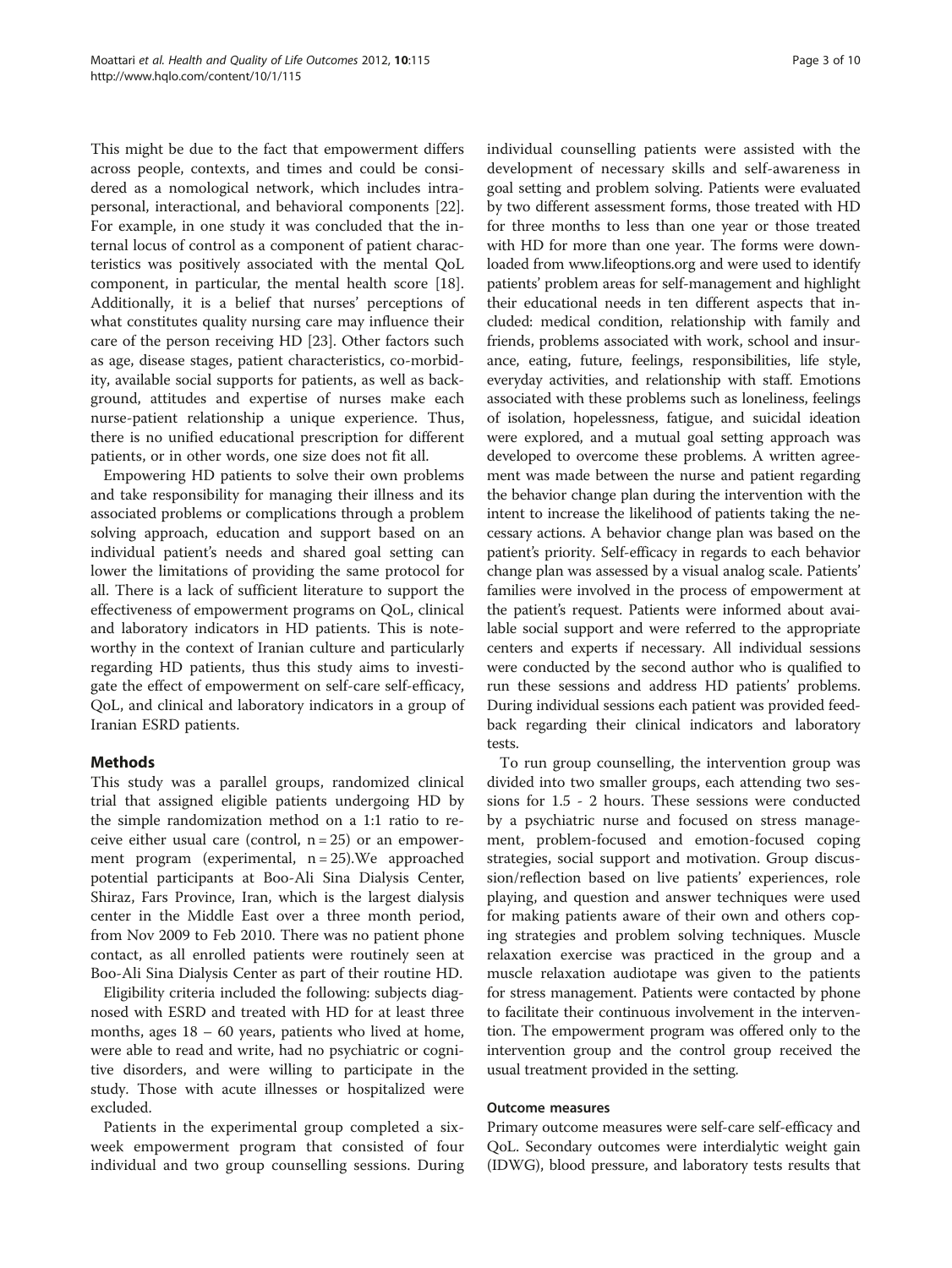included sodium  $(Na^+)$ , potassium  $(K^+)$ , creatinine  $(Cr)$ , blood urea nitrogen (BUN), phosphorous (P), calcium (Ca<sup>+</sup> ), hemoglobin and hematocrit (H&H).

Outcomes were measured prior to treatment (baseline) and at six weeks post-intervention. We measured self-care self-efficacy and QoL by the Strategies Used by People to Promote Health (SUPPH) and QoL questionnaires. Questionnaires were completed by patients under the supervision of a nurse who was blinded to treatment allocation. IDWG and blood pressure were measured by a trained nurse who was also blinded to the treatment allocation. Laboratory tests results for Na<sup>+</sup>, K<sup>+</sup>, Cr, BUN, P, Ca<sup>+</sup>, and H&H were retrieved from the patients' charts.

Sample size was estimated based on the findings  $(d = 25;$  pooled sd = 30) of another study regarding OoL [[9\]](#page-8-0). We enrolled 50 patients with the intent to obtain sufficient statistical power (80%) in detecting differences between the groups and to predict the study outcomes between both groups with a significance of  $p < 0.05$ . In the post-test, 2 patients failed to continue participation in the control group; one changed to another dialysis center and the other patient underwent a kidney transplant. Therefore data analyses were performed on 48 patients.

# Instruments

Demographic data that included age, sex, marital status, education level, as well as the duration of treatment with HD and frequency of HD per week were gathered using a locally designed data form.

Self-care self-efficacy was measured by a 29-item selfreported questionnaire. The first version of this questionnaire (SUPPH) was developed based on the self-efficacy theory and includes four dimensions: coping, stress, decision making, and enjoying life. In another study dimensions of the instrument were reduced to three: positive attitudes (16 questions), stress (10 questions), and decision making (3 questions) [[24](#page-9-0)]. The latter questionnaire was translated into Persian (Farsi) and back-translated into English to ensure its validity, which was further confirmed by a panel of experts. Next, the instrument was distributed to 30 representative patients for measurement of reliability. Cronbach's alpha for the overall questionnaire was 0.91 and for the dimensions of the instrument, it was as follows: stress reduction (0.79), decision making (0.8), and positive attitude (0.87). Reliability of the original form in these dimensions was reported as 0.89 (stress reduction), 0.83 (decision making), and 0.92 (positive attitude) [[25](#page-9-0)]. Possible scores for the overall self-care self-efficacy questionnaire were 29 - 145. The ranges for the dimensions were: positive attitude (16 - 80), stress (10 - 50), and decision making (3 - 15). Higher scores reflect better outcomes.

We used the QoL questionnaire that was developed in 1984 by Carol Estwing Ferrans and Marjorie Powers

[[26\]](#page-9-0). The instrument consists of two parts. The first part measures satisfaction with various aspects of life and the second measures the importance of the same aspects. Importance ratings are used to weigh the satisfaction responses. Therefore, the scores reflect the respondents' satisfaction with the aspects of life as they value. Items rated as more important have a greater impact on scores than those of lesser importance. The scores are calculated both for overall QoL and four subscales of health and functioning; psychological/spiritual; social and economic; and family.

The QoL can be used either as a self-administered questionnaire or through an interview. If self-administered, the QoL takes approximately ten minutes to complete. No special training is required.

The validity and reliability of this questionnaire was reported by Ferrans and Powers in 1985 and 1992 [\[27,28](#page-9-0)]. This questionnaire was translated into Persian by Rambod and its validity and reliability have been confirmed [[3](#page-8-0)]. The possible range for the final scores is the same for all four subscales and for the overall (total) score. Total scores may be classified in three levels: desirable (score: 20 - 30), relatively desirable (score: 10 - 19) and unfavorable (score: 0 - 9).

Pre-dialysis blood pressure measurements were taken using a mercury sphygmomanometer on the non-fistula arm in accordance with the routine university protocol. In two consecutive sessions three sitting blood pressure measurements were taken ten minutes apart, after the patient had been resting in a quiet room for at least five minutes. The average of the last two measurements in two consecutive HD sessions (four readings) was utilized as the standardized blood pressure for this study.

The amount of weight gain between the end of one dialysis session and the beginning of the next (IDWG) was used as a valid marker for adherence to fluid restriction/ regulation. Weight gain was measured in three consecutive HD sessions and the mean was used for analysis.

All patients were registered at the main center in which the study was conducted and all of their tests were performed in the same center. This center is affiliated with the Shiraz University of Medical Sciences (SUMS) and follows the university standards and protocols.

## Ethical considerations

Institutional Review Board (IRB) approval for the study was obtained from the Ethics Committee of Shiraz University of Medical Sciences (ECSUMS). Written consent was obtained from each patient. The purpose of study, voluntary participation, confidentiality and freedom to discontinue at any time without being left untreated was reviewed with patients prior to their participation.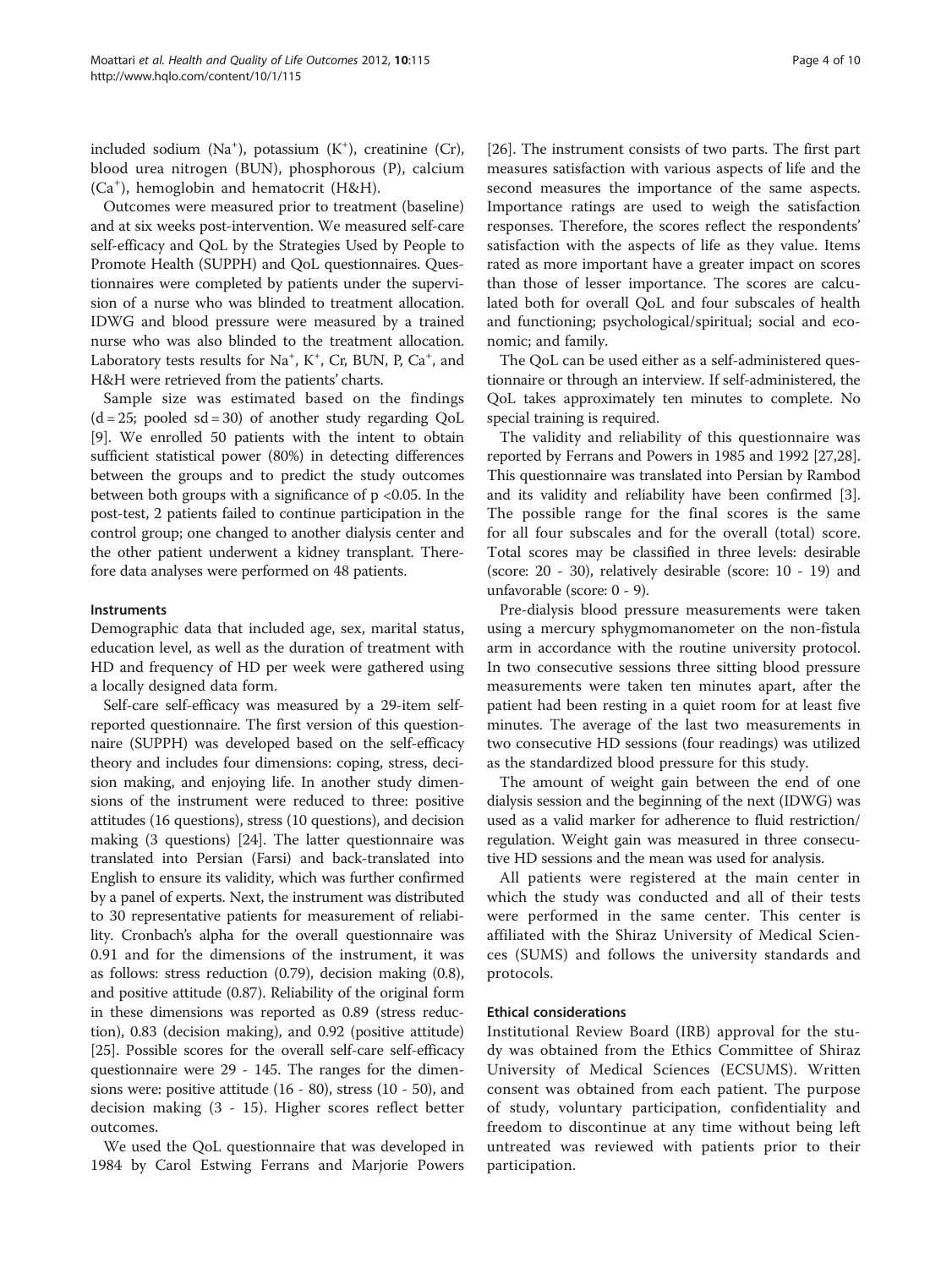# Data analysis

Descriptive and inferential statistics that included frequency, percentage, mean, standard deviation, and ANCOVA were used by SPSS v11.5. All 25 patients in the treatment group and 23 out of 25 patients in the control group were included in the analysis (Figure 1). Self-efficacy data was analyzed based on its three dimensions. QoL data was analyzed based on the guideline provided by Ferrans and Power using the statistical program Syntax for SPSS-PC based manual analysis [[26](#page-9-0)]. Based on the guideline, the analysis should be performed through four stages of: recoding satisfaction scores, weighting satisfaction responses with the paired importance responses, obtaining preliminary sum for the overall (total) score, and obtaining final overall (total) score. The possible range for the final scores is the same for all four subscales and for the overall (total) score. Total scores may be classified in three levels: desirable (score: 20 - 30), relatively desirable (score: 10 - 19) and unfavorable (score: 0 - 9).

# Results

The results of this study are based on the analyses of 48 out of 50 patients involved in the study (Figure 1).

# Patient characteristics

There were 31 (64.6%) male patients. Patients had a mean age of 38.16 years, of whom 60.4% were married. Their education level was as follows: elementary (12.5%), middle school (39.6%), high school (29.2%) and university educated (18.7%). The mean duration of HD was 30.16 months [range: 3 - 156 months (13 years)]. HD was administered twice weekly in 27.1% of cases and 72.9% received HD three times a week. Demographic variables for the study population are shown in Table [1.](#page-5-0)

# Effect of intervention on self-efficacy and quality of life (QoL)

Adjusted mean scores for self-efficacy and QoL in both groups and between groups adjusted mean difference are shown in Table [2.](#page-5-0) Based on the results of ANCOVA, a significant change was observed between the groups in terms of stress reduction as well as the decision making dimension and overall self-efficacy scores. Also, a significant difference was found in the overall mean score of QoL and in all dimensions of the QoL between the groups.

## Effects of intervention on clinical and laboratory data

Results regarding blood pressure, IDWG and laboratory tests are shown in Table [3.](#page-6-0) Adjusted mean differences

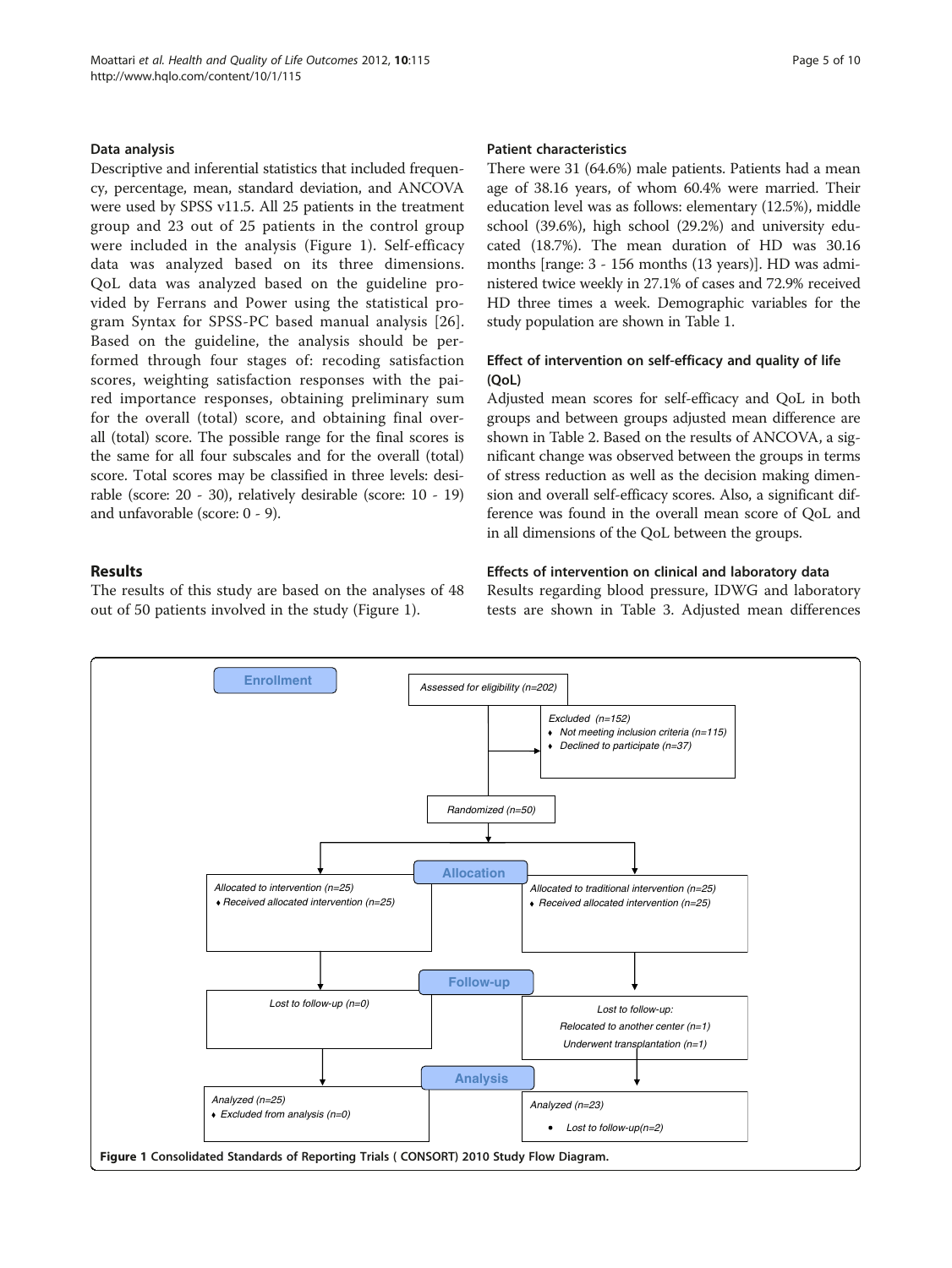<span id="page-5-0"></span>

|  |  | Table 1 Demographic variables of study population* |  |  |  |  |
|--|--|----------------------------------------------------|--|--|--|--|
|--|--|----------------------------------------------------|--|--|--|--|

| Demographic variables                  | Control group    | <b>Experimental group</b> |
|----------------------------------------|------------------|---------------------------|
| Mean age (yrs) at study entry $\pm$ SD | $37.3 \pm 12.79$ | $38.56 \pm 11.4$          |
| Sex ( $n = 48$ ) Males (%)             | 16 (69.6)        | 15(60)                    |
| Married (%)                            | 15(65.2)         | 15(60)                    |
| Educational status (%)                 |                  |                           |
| Primary school                         | 4(17.4)          | 2(8)                      |
| Secondary school                       | 8(34.8)          | 11(44)                    |
| Post-secondary school diploma          | 6(26.1)          | 8(32)                     |
| Undergraduate degree                   | 5(21.7)          | 4(16)                     |
| Dialysis (%)                           |                  |                           |
| Twice per week                         | 5(21.7)          | 8(32)                     |
| Three times per week                   | 18 (78.3)        | 17 (68)                   |
| Renal risk markers (%)                 |                  |                           |
| Hypertension                           | 7(30.4)          | 6(24)                     |
| Diabetes                               | 5(21.7)          | 4(16)                     |
| Renal stones                           | 4(17.4)          | $\circ$                   |
| Infection                              | 1(4.3)           | 3(12)                     |
| Other                                  | 6(26.1)          | 12 (48)                   |

\*All comparisons are non-significant. p > 0.05.

between the two groups are significant in both systolic and diastolic blood pressure and IDWG. No significant change was found between the groups in their laboratory results, with the exception of H&H.

#### **Discussion**

This study aimed to investigate the effect of empowerment on self-care self-efficacy, QoL, and clinical and laboratory indicators in a group of ESRD patients. Results of the study supported the beneficial effects of the intervention on improvements in self-care self-efficacy, QoL, H&H, stabilizing blood pressure, and lowering IDWG. Numerous evidences have suggested that the empowerment of ESRD patients treated with HD are associated with outcomes such as improvements in QoL [\[5](#page-8-0)[,11](#page-9-0)], facilitation of decision making, self-care [[9\]](#page-8-0), effective

management of illness-related problems, and appropriate decision making [\[10](#page-8-0)]. These outcomes are somehow related to the concept of self-efficacy. However, selfefficacy has been referred to in different ways such as the goal of an empowerment-based intervention, indicator of empowerment, predisposing factor, and the acquisition of necessary skills for an empowerment process [[29\]](#page-9-0). In this study, we have defined self-efficacy as the outcome of an empowerment program. However, in the current study, two components of self-efficacy (decision making and stress reduction) improved, whereas no improvement in positive attitudes was noted. Improvements in decision making and stress reduction can be attributed to the features of our empowerment program such as the provision of individual support for problem solving and engagement of family members and health

| Table 2 Adjusted mean scores of self-efficacy and QoL in both groups and between groups adjusted mean difference |  |  |  |
|------------------------------------------------------------------------------------------------------------------|--|--|--|
|                                                                                                                  |  |  |  |

| <b>Variables</b>                    | Adjusted mean (SD) Control Experimental |                  | Adjusted mean difference (95%CI) |                   |
|-------------------------------------|-----------------------------------------|------------------|----------------------------------|-------------------|
| Stress reduction                    | $79.94 + 5.22$                          | $33.54 \pm 5.2$  | $-3.6$ (-4.4 to -1.57)           | p-value<br>< 0.02 |
| Decision making                     | $7.66 \pm 2.01$                         | $10.87 \pm 2.05$ | $-3.21$ (-4.39 to-2.03)          | < 0.001           |
| Positive attitude                   | $49.12 \pm 7.71$                        | 53.21 $\pm$ 7.75 | $-4.09$ (-8.59 to 0.41)          | >0.073            |
| Total self-care self-efficacy score | $85.78 \pm 11.16$                       | $97.8 \pm 11.15$ | $-12.02$ (-18.41 to -5.53)       | < 0.001           |
| Health and functioning              | $15.78 \pm 2.97$                        | $19.27 \pm 3.00$ | $-3.49$ ( $-5.23$ to $-1.75$ )   | < 0.001           |
| Social and economic                 | $16.25 \pm 2.94$                        | $19 + 2.95$      | $-2.75$ (-4.46 to -1.04)         | < 0.002           |
| Psychological and spiritual         | $18.76 \pm 3.69$                        | $20.94 + 3.69$   | $-2.18$ (-4.33 to -0.03)         | < 0.047           |
| Family                              | $23.36 \pm 4.5$                         | $26.41 + 4.5$    | $-3.05$ ( $-5.66$ to $-0.420a$ ) | < 0.024           |
| Total quality of life score         | $17.54 \pm 2.51$                        | $20.47 + 2.5$    | $-2.93$ (-4.39 to -1.47)         | < 0.001           |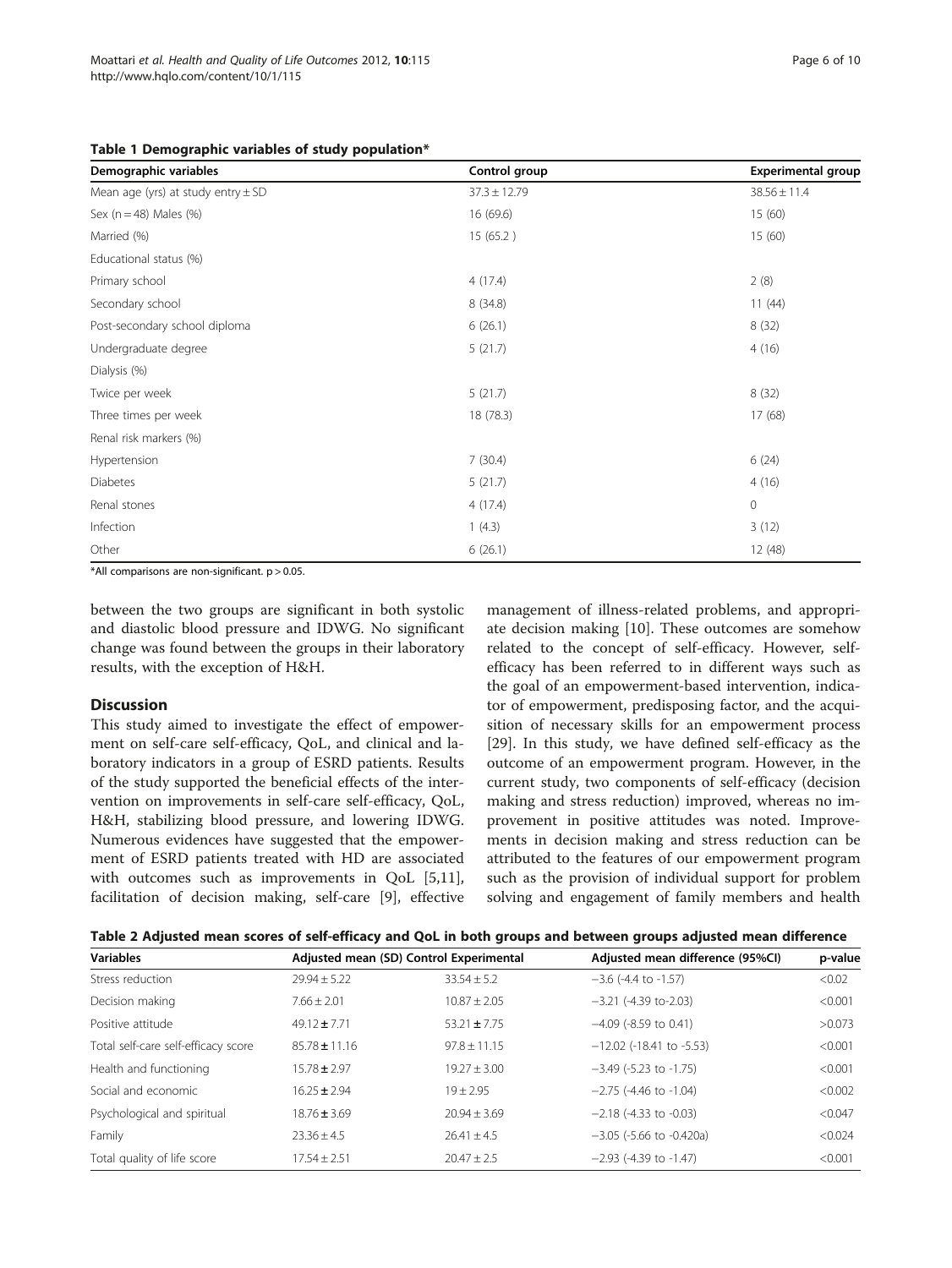| <b>Indicators</b>                | Adjusted mean (sd) |                    | Adjusted mean difference (95%Cl) | p-value |
|----------------------------------|--------------------|--------------------|----------------------------------|---------|
|                                  | Control            | Experimental       |                                  |         |
| Systolic blood pressure (mm Hg)  | 143.37 ± 11.56     | $129.02 \pm 11.58$ | 14.35 (7.62 to 21.07)            | < 0.001 |
| Diastolic blood pressure (mm Hq) | $83.1 \pm 6.08$    | $77.48 \pm 6.08$   | 5.62 (2.08 to 9.16)              | < 0.003 |
| Interdialytic weight gain (kg)   | $2.52 \pm 0.7$     | $2.08 \pm 0.71$    | $0.44$ (0.03 to 0.85)            | < 0.039 |
| $Hb$ (q/dl)                      | $10.98 \pm 2.13$   | $12.97 \pm 2.16$   | $-1.99$ (-3.24 to 0.74)          | < 0.005 |
| Hct (%)                          | $33.61 \pm 6.74$   | $40.01 \pm 6.76$   | $-6.4$ (-10.33 to -2.47)         | < 0.004 |
| BUN (mg/dL)                      | $42.45 \pm 14.85$  | 39.76 ± 14.89      | 2.69 (-5.96 to 11.34)            | >0.55   |
| Cr (mg/dL)                       | $7.48 \pm 1.84$    | $7.24 \pm 1.87$    | $0.24$ ( $-0.84$ to 1.32)        | >0.677  |
| $Na+$ (mEg/L)                    | 138.14 ± 3.64      | $136.18 \pm 3.65$  | 1.96 (-0.16 to 4.08)             | >0.086  |
| $K^+$ (mEg/L)                    | $5.35 \pm 0.9$     | $5.11 \pm 0.91$    | $0.24$ (-0.29 to 0.77)           | >0.393  |
| $Ca+$ (mg/dL)                    | $8.82 \pm 0.95$    | $9.09 \pm 0.96$    | $-0.27$ (-0.83 to 0.29)          | >0.352  |
| $P$ (mg/dL)                      | $4.53 \pm 1.43$    | $4.77 \pm 1.44$    | $-0.24$ (-1.07 to 0.59)          | >0.59   |

<span id="page-6-0"></span>Table 3 Adjusted mean values of clinical and lab indicators in both groups and between groups difference

Hb, Hemoglobin; Hct, Hematocrit; BUN, Blood urea nitrogen; Cr, Creatinine; Na<sup>+</sup>, Sodium; K<sup>+</sup>, Potassium; Ca<sup>+</sup>, Calcium; P, Phosphorous.

care providers in the problem solving process. Additionally, patient participation in the group sessions during the study intervention and practiced relaxation techniques may be considered as reasons for the observed changes in stress reduction. Although we have no criteria available to judge the value of the minimally important difference (MID), but logically even slight changes in self-efficacy can have tremendous value because feelings of competency can have greatly impact a patients' mental status. This, in turn, can affect their ability to overcome problems they encounter. Improved mental status releases expendable energy for problem solving. In the current study, the observed changes in decision making, stress reduction and overall selfefficacy scores are more than half of a SD as a landmark, which is a previously suggested [[30\]](#page-9-0) threshold of discrimination for changes in health-related quality of life for chronic diseases

Despite the observed change in the positive attitude score, which was more than what has been suggested as the minimum important difference (MID) between groups, [[30](#page-9-0),[31](#page-9-0)] the difference between our study groups was not significant. Insignificant changes in positive attitude may be due to the complexity of the problems encountered by patients, which may require a longer intervention program. The change in attitude of HD patients toward their illness seems to be difficult processes as patients continually evaluate their condition, express feelings such as loneliness, isolation, hopelessness, fatigue, and even suicidal ideation. Regardless of these difficulties, the findings are important and require us to consider appropriate measures in our empowerment programs in future studies.

In the present study, the overall QoL mean score was relatively desirable which concurred with the findings of other studies [[27,32\]](#page-9-0). However, several studies have

reported low QoL amongst HD patients [\[33-35](#page-9-0)]. Walters and colleagues have concluded in their study that when dialysis treatment begins for ESRD patients, QoL is reduced [\[36](#page-9-0)].A negative linear correlation between QoL and duration of HD has been previously shown [\[32](#page-9-0)]. Therefore, taking appropriate measures such as education and patient empowerment has been taken into account in more depth.

A comparison between the experimental and control groups revealed a significant difference in overall mean score of the QoL and all of its dimensions. As previously mentioned, QoL and the scores of its dimensions can be categorized in three levels: desirable, relatively desirable, and unfavorable. In comparing the QoL measures in this study with what has been suggested for each category it can be stated that adjusted mean scores of the experimental group in terms of total QoL, as well as the psychological and spiritual, and family dimensions were at desirable levels. Scores for the other dimensions were approximately near to desirable. In the control group, all the QoL adjusted mean scores with the exception of the family dimension score were at the relatively desirable level. In a comparison of the lower boundary of confidence interval of total QoL (4.39) with the previously determined MID (3-4) in another study [\[37](#page-9-0)], we were able to draw a definitive conclusion regarding the treatment effect on QoL. The reason for these clinically and statistically significant differences between the two groups could be attributed to empowerment intervention and self-management education that was executed in the study. Due to their active participation in empowerment program, patients learned to take responsibility for solving health-related problems and self-care, and cooperated in management of their care. We have considered the cooperation between patients and nursing staff in identifying the patients' problems as the key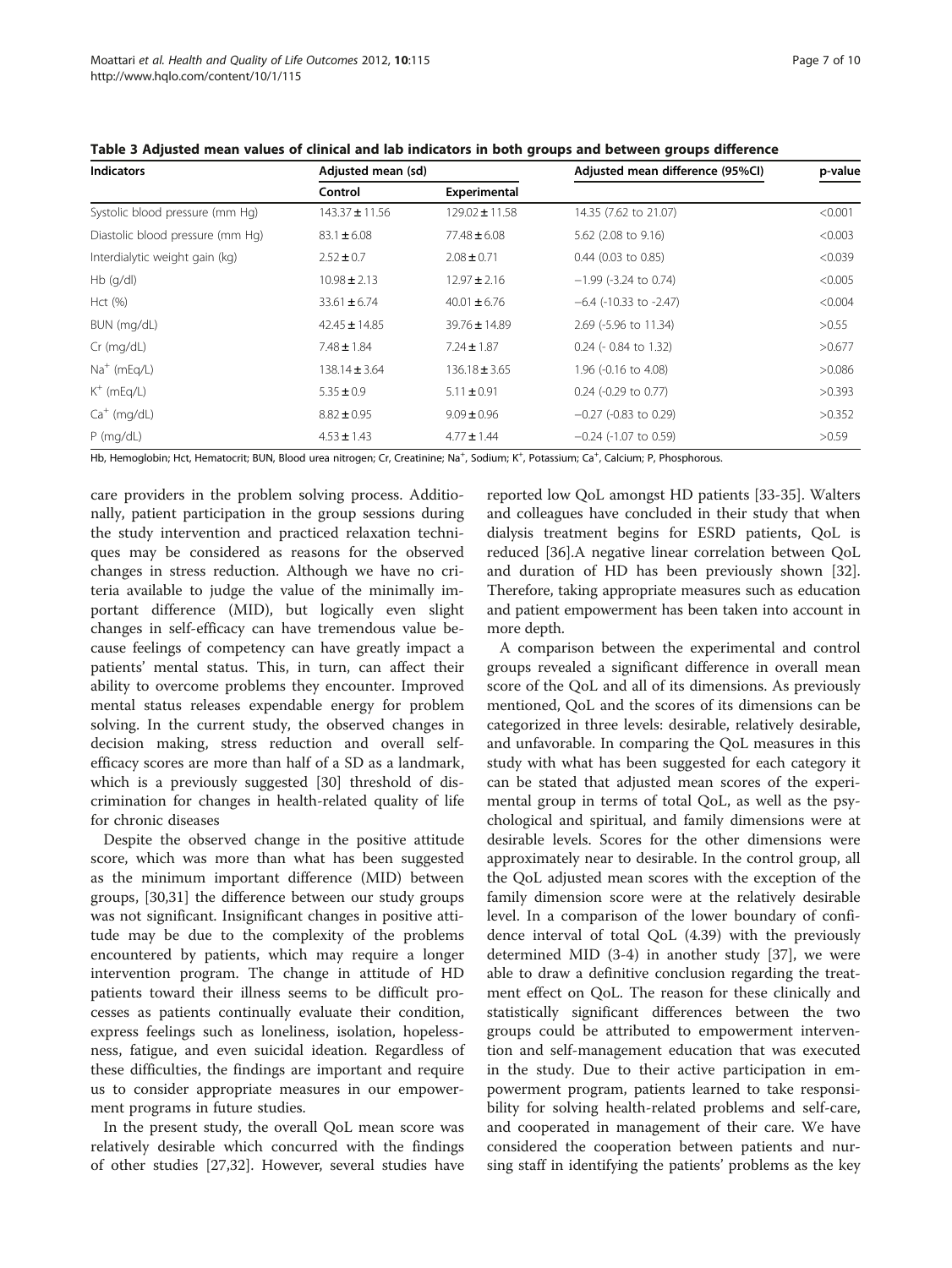point in the process of empowerment [[38\]](#page-9-0). However, due to the differences between the health care providers' and patients' perceptions of requirements as highlighted elsewhere [\[39\]](#page-9-0), this was not an easy process. We should spend considerable time with patients to reach an agreement on problem identification and its priority, in addition to the necessary strategies for problem solving, implementing and evaluation of the action plan.

Of note, the scores of the family dimension component of QoL were elevated in both groups both in the pre- and post-test. This was possibly a result of the cultural context of Iranian families in which family members express concern about the patient's problem and provide support for their loved one. In a study conducted in Iran, the most desired aspect of social support was emotional support. The most desired social support received by the patient was from their family (89%), while organizational support was the least desired [\[4](#page-8-0)]. Ferrans and Powers in a study conducted in a different culture reported that the QoL family dimension score was at a desirable level (20 to 30) [\[27](#page-9-0)].

The improved QoL score observed in this study was parallel to the findings of another study that used a mutual-support group [\[21](#page-9-0)]. However, theirs was an intervention-evaluation design study that did not have a control group, where all the sessions were conducted in a group setting. The design of our study was based on a randomized controlled trial in which the intervention was based on both individual and group consultations. Consultation and group intervention have been shown to improve QoL in HD patients [[40,41](#page-9-0)].

Findings related to blood pressure supported the effectiveness of the empowerment program in maintaining both systolic and diastolic blood pressures in an acceptable range. In another study, a significant reduction in systolic and diastolic blood pressure was shown due to a diet education program [\[42\]](#page-9-0). The significant difference between the two groups found in our study was more related to the increase of blood pressure in the control group (ineffectiveness of conventional program) rather than a decrease of blood pressure in the experimental group. Of course, the latter was not expected as the mean pre-test blood pressure in both groups were about the normal range for chronic kidney disease patients (<130/80 mmHg)  $[43]$  $[43]$  $[43]$ , and within the limit  $(140/90 \text{ mmHg})$  suggested by the National Kidney Foundation for pre-dialysis [[44](#page-9-0)]. It seemed that the comprehensive nature of our newly designed intervention was responsible for enabling patients (as was evident in their self-efficacy) to maintain their blood pressure within an acceptable range. It is believed that an ideal blood pressure in the HD patient would be associated with hemodynamic stability during dialysis, orthostatic tolerance after dialysis, better cardiovascular survival, and optimal health-related QoL [[31](#page-9-0)]. However according to Saint-Remy and Krzesinski, blood pressure control in HD patients is not an easy task because extracellular volume modifications during and between the dialysis sessions can have a considerable and unpredictable effect on blood pressure [[43\]](#page-9-0).

Although measurement of blood pressure was done by a trained nurse, two points must be considered regarding reliability of the results. First, we measured predialysis blood pressures, which have been reported to be biased estimates of systolic and diastolic blood pressure by a variable amount. Pre-dialysis measurements could be higher because of increased intravascular volume, withholding antihypertensive medications immediately prior to treatment, white coat syndrome, and lack of standardized measurements [\[45](#page-9-0)]. Secondly, the possibility of overestimation (50 mmHg) or underestimation (20 mmHg) of blood pressure as stated by Saint-Remy and Krzesinski existed. These researchers have cautioned medical professionals about the consideration of blood pressure measurements in the HD unit as quantitative and propose that such readings be a qualitative indicator of control (or lack of control) [\[43\]](#page-9-0). Ambulatory blood pressure monitoring or self-measurement by patients using home blood pressure monitoring has been suggested in different studies as reflective of a better validated measure of blood pressure [\[46,47\]](#page-9-0). However, regarding the suggested approaches for blood pressure control in HD patients, first by slow and smooth removal of extracellular volume (dry weight) and thereafter by appropriate antihypertensive medication [\[30](#page-9-0)], the possible effect of the intervention on medication adherence should not be ignored.

Our study showed that IDWG, as a clinical indicator, was affected by the empowerment program as the experimental group had lower IDWG. In a comparison of the adjusted mean IDWG of both groups to what has been reported in studies from the US  $(2.67 \pm 1.39)$  and Germany  $(2.28 \pm 1.12)$ , [\[48\]](#page-9-0) we may state that our control group IDWG was within these ranges, whereas the IDWG of our experimental group was lower than observed in the US and German studies, which was reflective of the effect of our intervention program. Measures exist for the correction of water retention between HD sessions that result in IDWG and edema following fluid and food intake. These include removal of water during dialysis either as an isolated treatment (ultrafiltration) or in combination with dialysis [[49\]](#page-9-0) and lower-ing dialysate (Na<sup>+</sup>) concentration [[50\]](#page-9-0). As this was not the case in our study we attributed our results to the empowerment program of the study which enabled patients to enhance their adherence behavior and decision making in order to overcome the barriers of fluid intake restriction. In addition, feedback from individual sessions and awareness about strategies used by other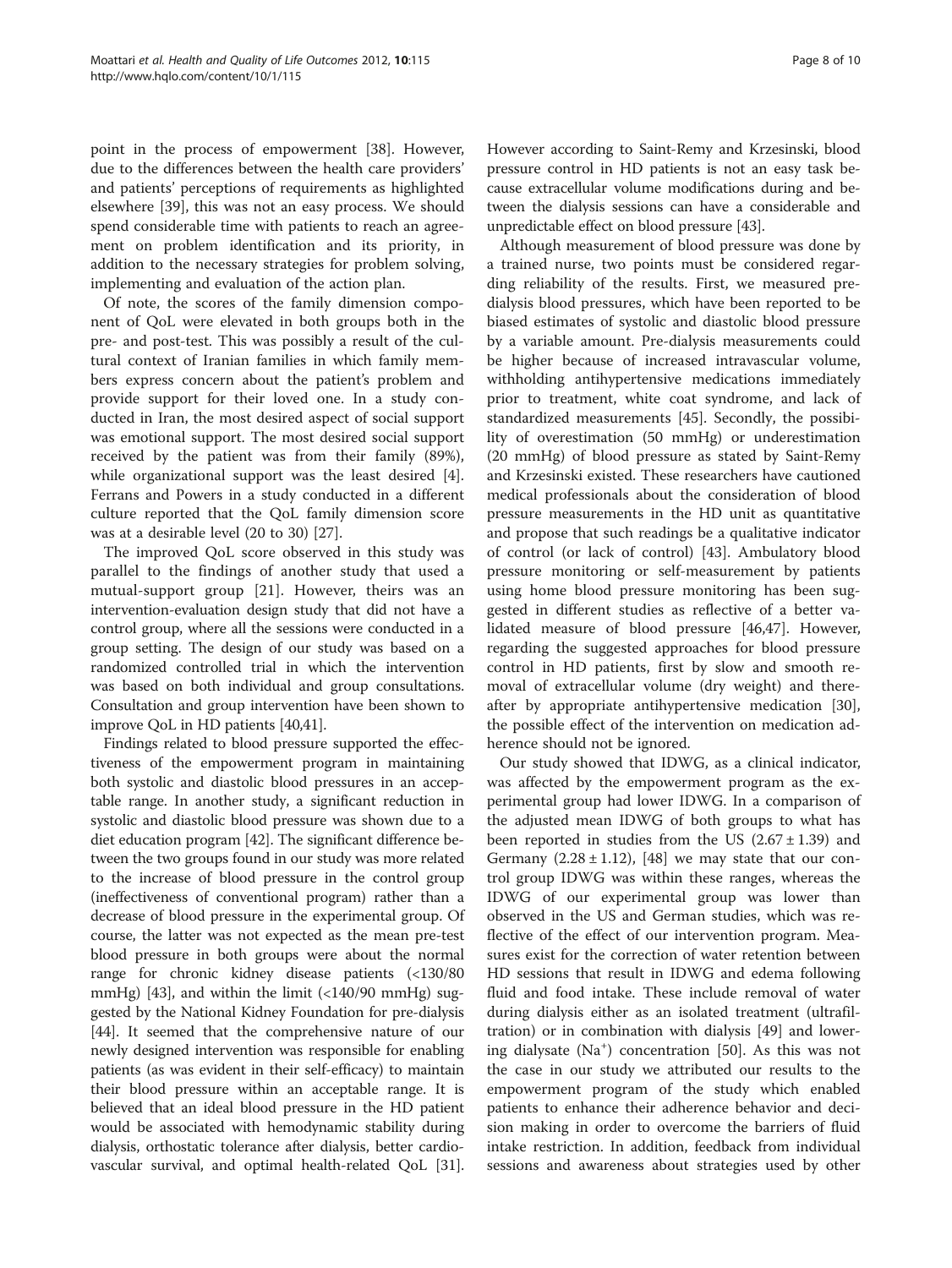<span id="page-8-0"></span>patients in group sessions could be considered as motivating factors for patients to monitor their weights. As the considered minimally important IDWG in this study falls within the confidence interval, we cannot with certainty conclude that the empowerment program of the study was responsible for this change. The effect of education or motivational interviews on IDWG or improvement of adherence has been supported by other studies [\[43,51](#page-9-0)].

Analysis of laboratory results (Na<sup>+</sup>, K<sup>+</sup>, Cr, BUN, P, Ca<sup>+</sup>, and H&H) showed no significant difference between the two groups, with the exception of H&H which was significantly higher in the experimental group. That means the intervention program unintentionally increased hemoglobin levels, which was not in accordance with FDA (below 12 g/dl) recommendations [\[52\]](#page-9-0). The increase in H&H can be attributed to the empowerment program which was mostly based on the individual needs and approaching problem areas such as eating and life style. Different studies have reported an association between higher hemoglobin levels and increased mortality risk due to cardiovascular disease in both dialysis and non-dialysis chronic kidney disease patients [\[53\]](#page-9-0). However, the noted increase in the current study was not clinically significant because patients' medical conditions were monitored by their physicians, who likely made some modifications in their treatment modalities such as erythropoietinstimulating agent dose adjustments. Therefore it seemed that the empowerment program has the potential to lower the dosage of medication and therefore lower the cost of treatment. In another study, the beneficial effect of increasing hematocrit on QoL and its safety in selected HD patients has been reported [\[54\]](#page-9-0).

Our study demonstrates that a combination of individual and group empowerment improves self-efficacy, QoL, clinical signs, and H&H levels in HD patients. Empowerment of HD patients should be considered in HD centers in order to assist patients with management of their health-related problems.

Due to the physical, social, psychological and cognitive complications of HD, nursing intervention based on a comprehensive approach are required for HD patients. Patients should be encouraged to actively participate in self-management of their disease. Empowerment programs that focus on increasing awareness, knowledge, skills, motivation, self-esteem and the creation of self-efficacy in self-control and preventive behaviors will lead to increases in self-care self-efficacy, QoL, and H&H, a decrease in IDWG, and stabilization of blood pressure. However due to the small sample size of this study our conclusions are not definitive. Further studies with a larger sample size and evaluation of the long term effects of such programs are recommended.

#### **Abbreviations**

(ESRD): End stage renal disease; (CRF): Chronic renal failure; (QoL): Quality of life; (Na<sup>+</sup>): Sodium; (K<sup>+</sup>): Potassium; (Cr): Creatinine; (BUN): Blood urea nitrogen; (P): Phosphorous; (Ca<sup>+</sup>): Calcium; (H&H): Hemoglobin and hematocrit; (SUPPH): Strategies used by people to promote health; (HD): Hemodialysis; (IDWG): Interdialytic weight gain. Name of the institution where the work was performed: Shiraz University of Medical Sciences (SUMS), Shiraz, Iran

#### Competing interests

The authors declare that they have no competing interests.

#### Authors' contributions

MM devised the concept for the study, developed the study design, supervised data collection and analysis, drafted the manuscript, and was involved in study coordination and manuscript revision. ME collected data, ran the study intervention, was involved in the conception of the study, performed the analyses and drafted the manuscript. NS contributed to the study design and intervention. JR contributed to the design and provided feedback. All authors read and approved the final manuscript.

#### Acknowledgements

The authors thank the Vice-chancellor of Shiraz University of Medical Sciences, Shiraz, Iran for financial support. We acknowledge the sincere contribution of Mr. Hamid R. Tabatabaee in the initial statistical analyses. We express our appreciation to Dr. Najaf Zare for his advice on statistical interpretation .This manuscript is related to the thesis of the second author (4785).

#### Author details

<sup>1</sup>Fatemeh (pbuh) School of Nursing & Midwifery, Shiraz University of Medical Sciences (SUMS), Zand Blvd, P.O. Box 71345-1359, Shiraz 71936-13119, Iran. <sup>2</sup>Shiraz Nephrology Urology Research Center, Shahid Faghihi Hospital, Shiraz University of Medical Sciences (SUMS), Shiraz, Iran.

#### Received: 10 January 2012 Accepted: 17 September 2012 Published: 20 September 2012

#### References

- 1. Wu AW, Fink NE, Marsh-Manzi JV, Meyer KB, Finkelstein FO, Chapman MM, Powe NR: Changes in Quality of Life during Hemodialysis and Peritoneal Dialysis Treatment: Generic and Disease Specific Measures. J Am Soc Nephrol 2004, 15(3):743–753.
- 2. Xue JL, Ma JZ, Louis TA, Collins AJ: Forecast of the number of patients with End-Stage Renal Disease in the United States to the year 2010. J Am Soc Nephrol 2001, 12(12):2753–2758.
- 3. Rambod M, Rafei F, Hossini F: Quality of life in patients with chronic renal failure. Journal of Nursing and Midwifery Faculty of Tehran University of Medical Sciences (Hayat) 2008, 14(2):51–61. Persian.
- 4. Zamanzadeh V, Heidar Zadeh M, Ashvandi K, lak dizaji S: The relationship between quality of life and social support in hemodialysis patients. Medical Journal of Tabriz University of Medical Sciences 2007, 29(1):49–54. Persian.
- Curtin RB, Sitter DC, Schatell D, Chewning BA: Self-management, knowledge, and functioning and well-being of patients on hemodialysis. Nephrol Nurs J 2004, 31(4):378–386.
- 6. Sajjadi M, Kushyar H, Vaghei S, Ismeili HA: The effect of education on depression in patients treated with hemodialysis. Journal of Birjand University of Medical Sciences 2008, 15(1):34–40. Persian.
- 7. Tsay SL, Healstead M: Self-care self-efficacy, depression, and quality of life among patients receiving hemodialysis in Taiwan. Int J Nurs Stud 2002, 39(3):245–251.
- 8. Curtin RB, Walters BA, Schatell D, Pennell P, Wise M, Klicko K: Self-Efficacy and self-management behaviors in patients with chronic kidney disease. Adv Chronic Kidney Dis 2008, 15(2):191–205.
- 9. Heidari M, Alhani F, Kazemnejad A, Moezzi F: The effect of empowerment model on quality of life of Diabetic adolescents. Iran J Pediatr 2007, 17 (1):87–94. Persian.
- 10. Funnell MM, Anderson RM: Empowerment and self-management of diabetes. Clinical Diabetes 2004, 22(3):123–127.